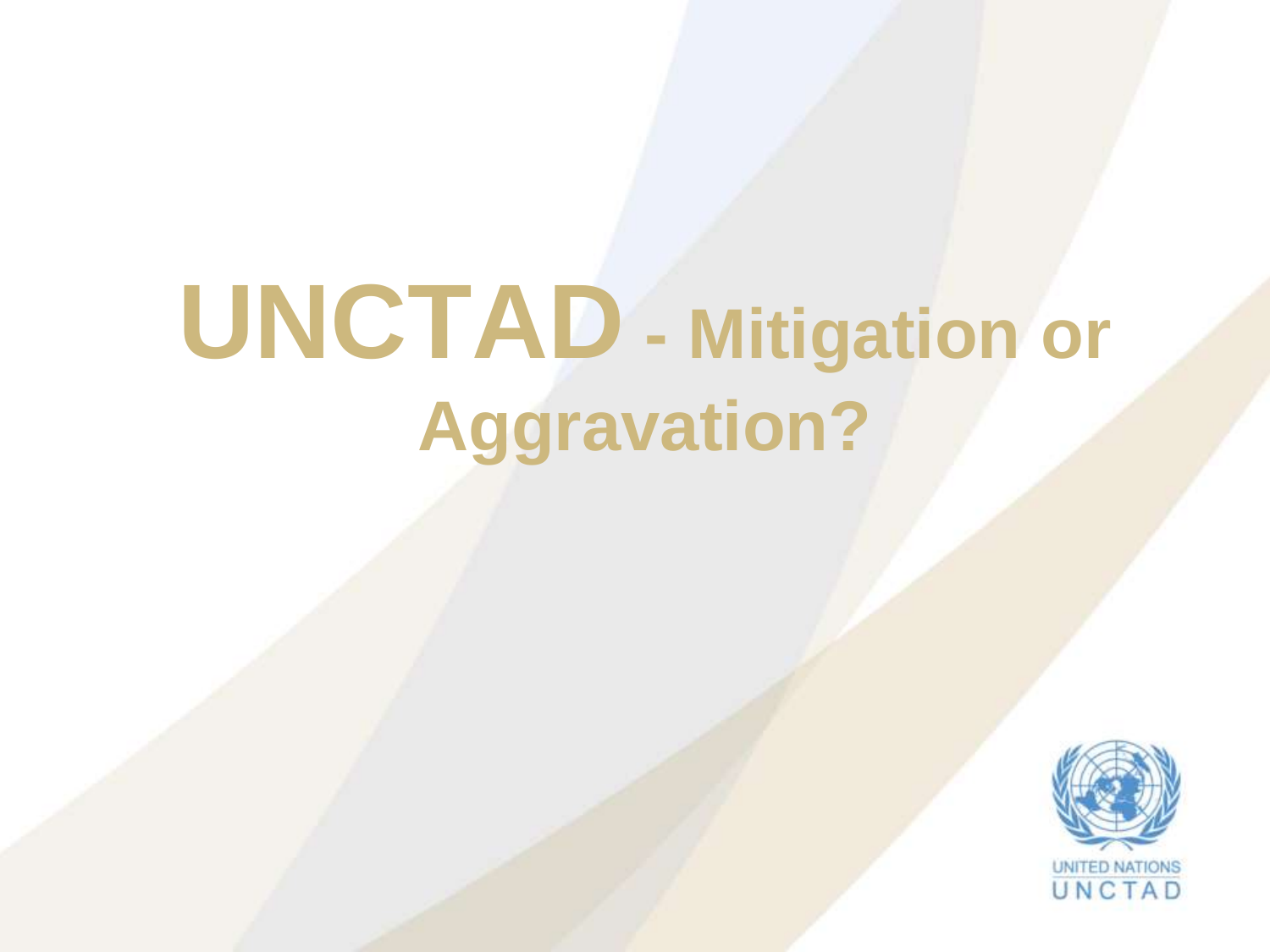- **Prosperity for all Trade as an engine for inclusive growth & sustainable development**

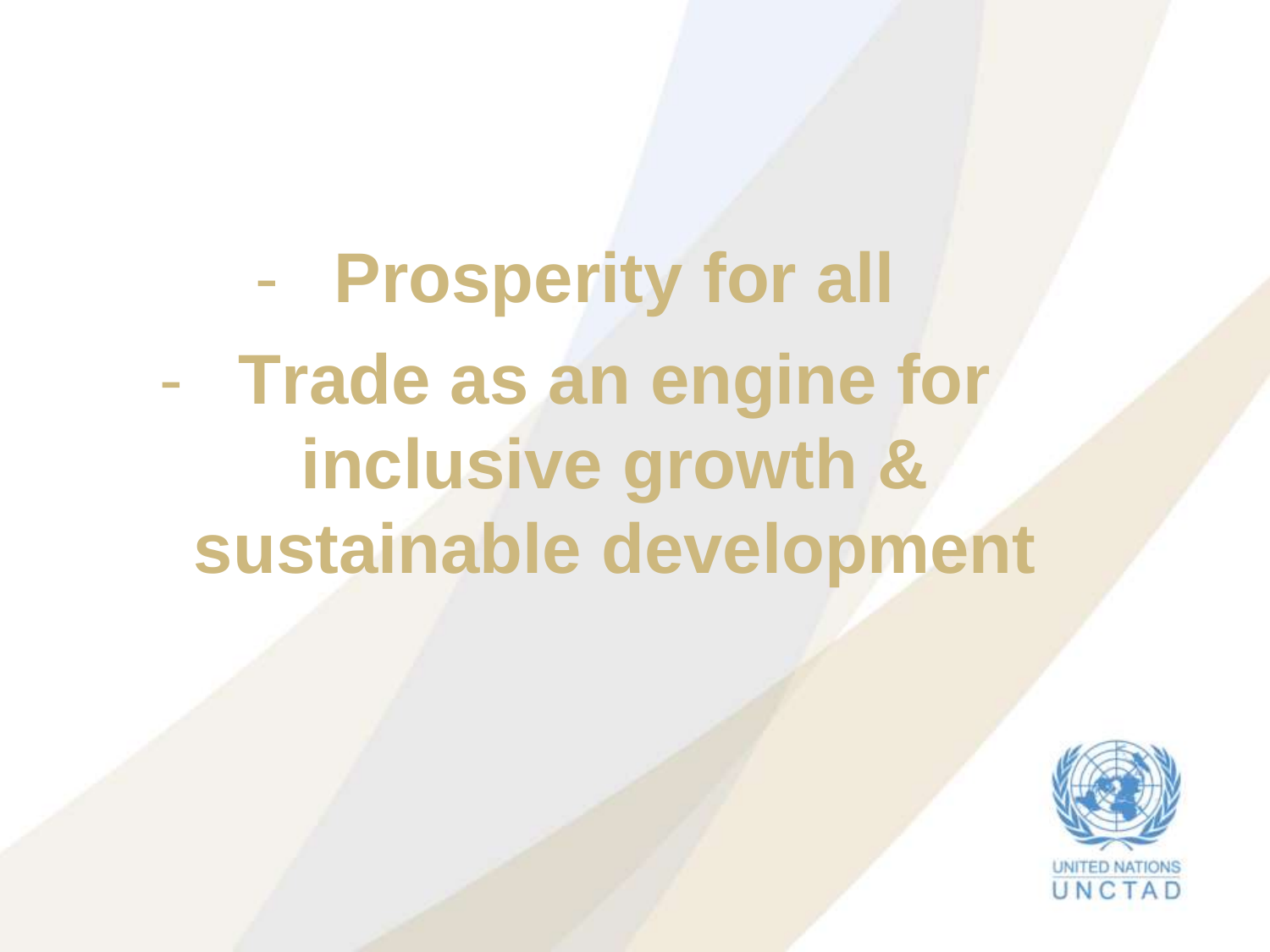### **The UNCTAD Regime and Africa**

- Beneficial integration of DCs, including African countries, especially LDCs, LLDCs and SIDS, into the international trading and financing system and the global economy:
	- Quantitatively
	- Qualitatively

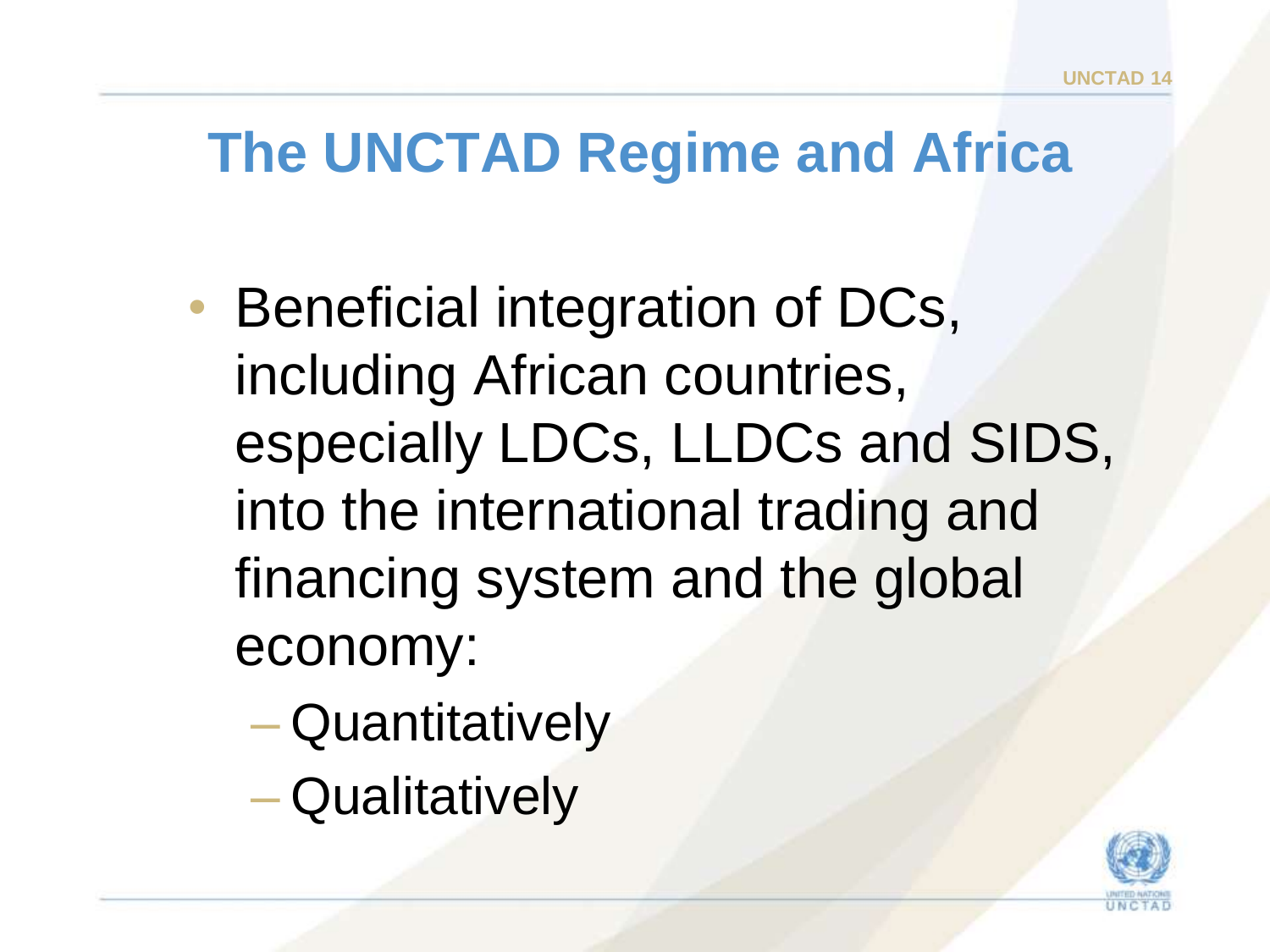### **The UNCTAD Regime and Africa**

- Trade in goods, services & commodities,
- Globalisation and finance,
- Investment & Enterprise,
- Technology, Transport and Logistics,
- Competition and Consumer issues
- Sustainable development (environment, resilience, climate change)

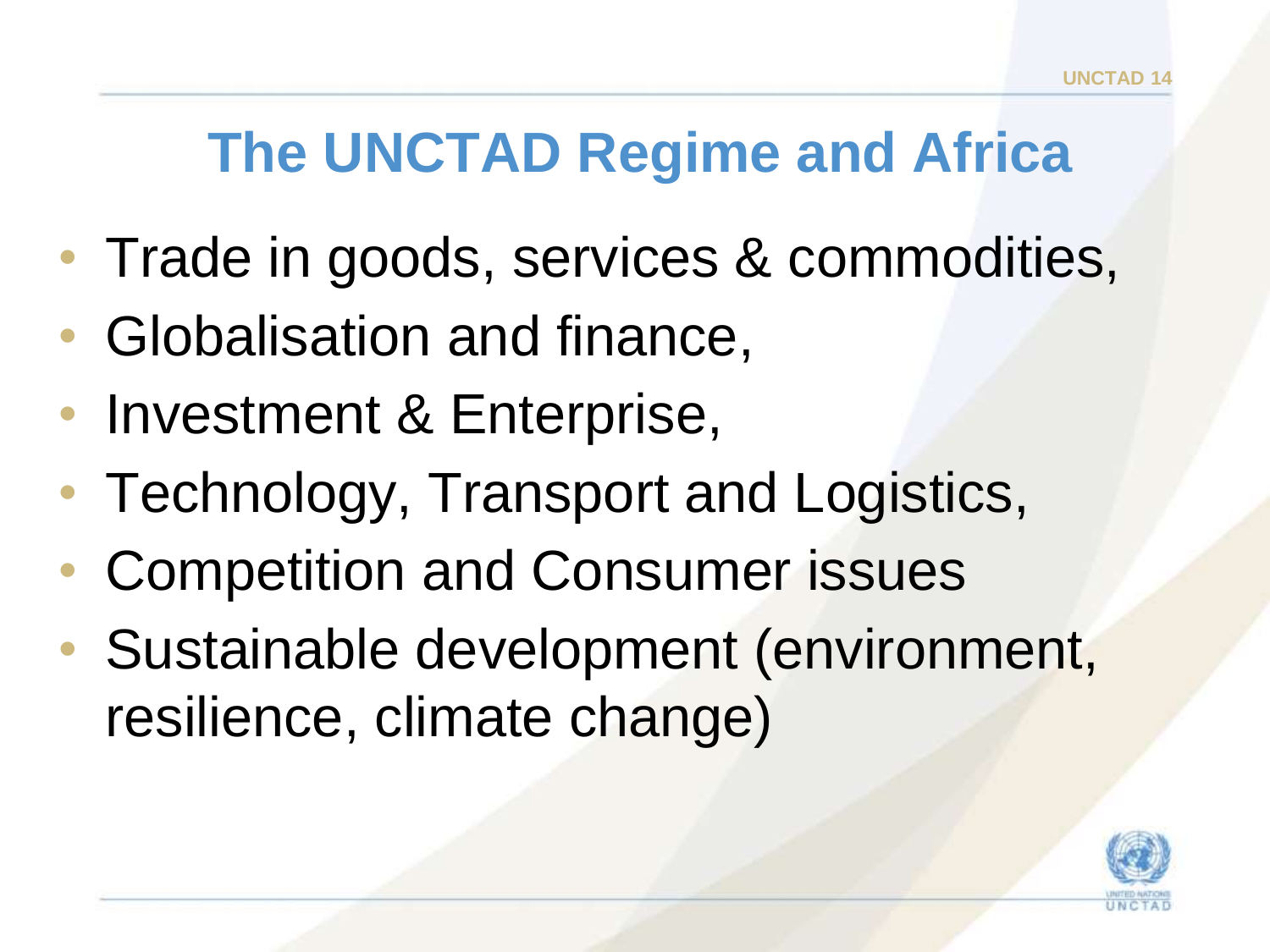### **The UNCTAD Regime and Africa**

- Partnerships for development
	- Member States
	- Civil Society & NGOs TWN,
	- Other UN agencies like ECA
	- Regional IGOs like RECs, AUC
- UNCTAD Office in Africa opened in July 2015

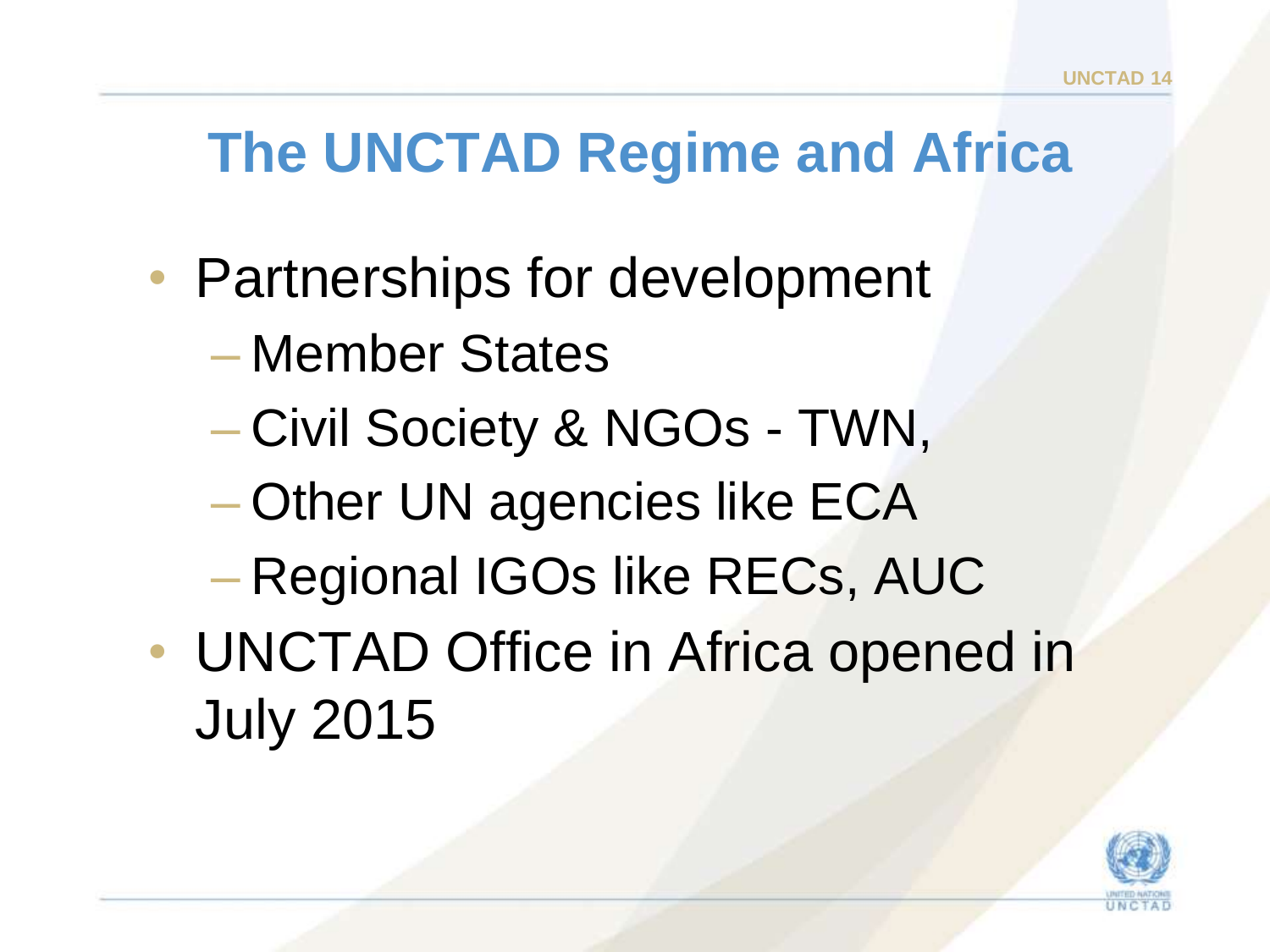# **TOWARDS UNCTAD 14**

### **- From Decision to Actions -**

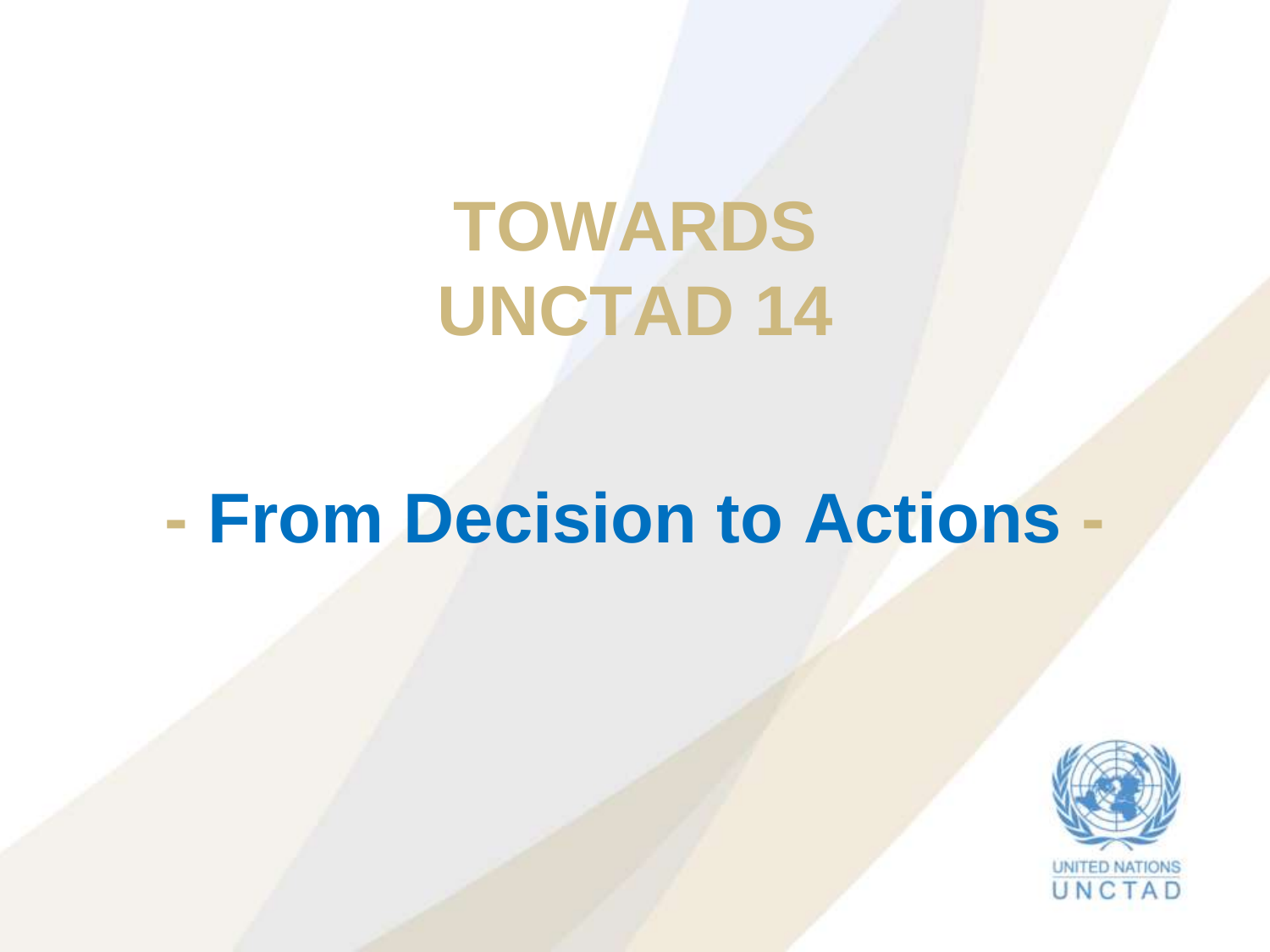#### **Host**

- Kenya announced on 17 Nov 2015 it will host UNCTAD 14, from 17-22 July in Nairobi in the Kenyatta International Conference Center (KICC)
- Now have about 5 months to prepare
- Set up a National Coordinating Committee
- Over the last 12 months Kenya has hosted series of high profile visits, including WTO MC10. So gained much experience.

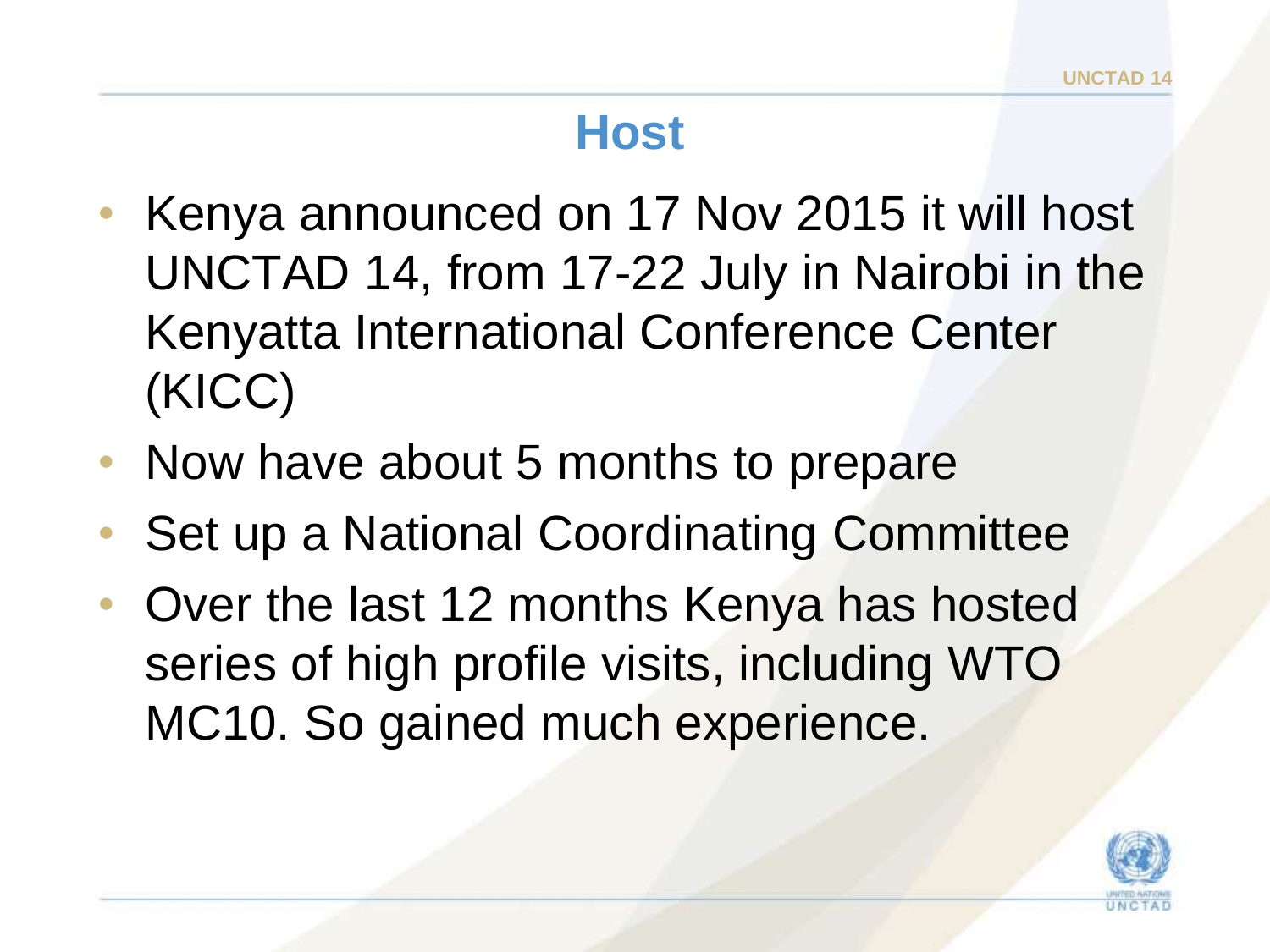### **2015**

- Report of UNCTAD SG to UNCTAD 14: From Decisions to Actions
- 14-25 September, 62<sup>nd</sup> Session of the TDB –Approval of the themes and sub-themes and establishment of the PrepCom
- 2 October: 1<sup>st</sup> meeting of the PrepCom
- 1 December: 2<sup>nd</sup> meeting of the PrepCom –Presentation of group position papers
- December/January 2016: preparation of the Chair's "Zero Draft"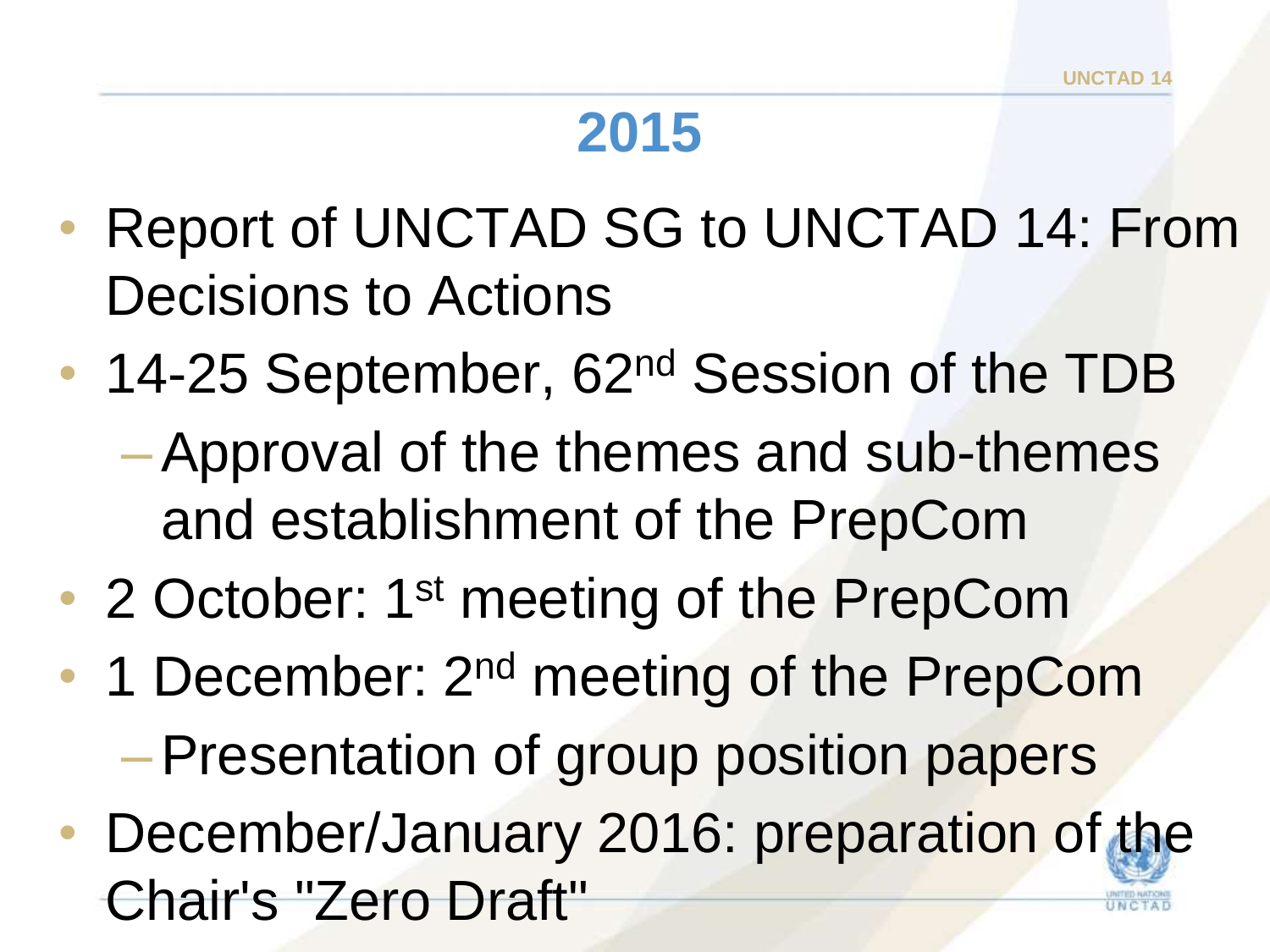#### **2016**

- 12 February: 3<sup>rd</sup> meeting of the PrepCom
	- Presentation of the "Zero Draft"and establishment of the "Friends of the Chair"
- 14 March: 4<sup>th</sup> meeting of the PrepCom
	- Discussions on the "Zero Draft" and hopefully, 1st reading (14, 15 and 18 March)
- Mid-March to End May: Negotiations on the draft outcome of UNCTAD 14 (see calendar)
- 27 May: Final meeting of the PrepCom and Special Session of the TDB
- June 2016: informal PrepCom meetings
- 17-22 July : UNCTAD 14 in Nairobi

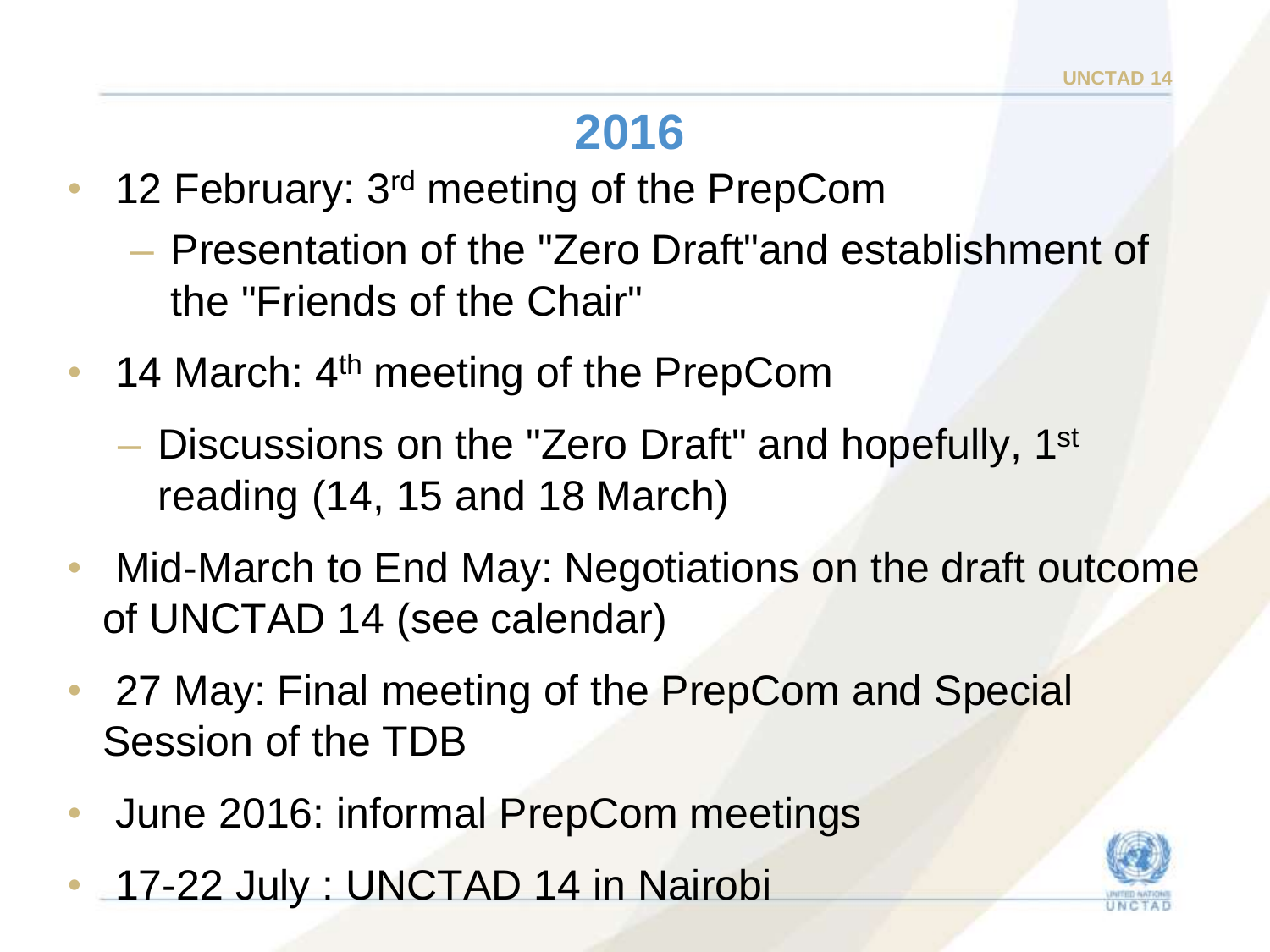

From decision to action: Moving towards an inclusive and equitable global economic environment for trade and development

#### PROVISIONAL PROGRAMME

as of 3 February 2016

|     |                                          | 14 July Thumby      | 15 July<br>Fod                            | 16 July<br>Saturd                                                                                                    | 17 July<br>Sunday                                                                                                                               | 18 July<br>Monta                                                                              | 19 July<br>Tuesday                                                                                                                                                                 | 20 July Wednesday                                                                                                                                                                                    | 21 July<br>Thursday                                                                                                                                               | 22 July<br>Friday                                                                      |
|-----|------------------------------------------|---------------------|-------------------------------------------|----------------------------------------------------------------------------------------------------------------------|-------------------------------------------------------------------------------------------------------------------------------------------------|-----------------------------------------------------------------------------------------------|------------------------------------------------------------------------------------------------------------------------------------------------------------------------------------|------------------------------------------------------------------------------------------------------------------------------------------------------------------------------------------------------|-------------------------------------------------------------------------------------------------------------------------------------------------------------------|----------------------------------------------------------------------------------------|
|     | <b>in</b> Main Track                     |                     |                                           | <b>Ministerial Meeting</b><br>of the LLDCs (a.m.)<br>followed by<br><b>Ministerial Meeting</b><br>of the LDCs (a.m.) | Fourteenth Ministerial<br>Meeting of the Group<br>of 77 and China (a.m.)                                                                        | <b>OPENING OF THE</b><br>CONFERENCE (con 1)<br>World Leaders Summit<br>Opening Session (a.m.) | High-level Round Table on<br>Building Productive Capacity<br>to Transform Economies (a.m.)<br>High-level Round Table on<br>Tackling Vulnerabilities,<br>Building Resilience (a.m.) | High-level Round Table on<br>More Effective States and<br>More Efficient Markets (a.m.)<br>High-level Round Table on<br>Strengthening Multilaterakern,<br><b>Finding Common Solutions</b><br>(if.m.) | Africa day?<br>Technology day?                                                                                                                                    | Africa day?<br>Technology day?                                                         |
|     |                                          |                     | Meeting of G77<br>Senior Officials (p.m.) | Fourteenth Ministerial<br>Meeting of the Group<br>of 77 and China (p.m.)                                             | <b>OPENING OF THE</b><br><b>CONFERENCE</b><br>Opening Ceremony (p.m.)<br>Opening Gala Dinner<br>offered by the Hosting<br>Government (7-9 p.m.) | Round Table of Heads<br>of Agencies $(2-4 \rho m)$                                            |                                                                                                                                                                                    |                                                                                                                                                                                                      |                                                                                                                                                                   | Adoption of the<br>Ministerial Declaration (p.m.)<br><b>CLOSING</b><br>CEREMONY (p.m.) |
|     | Negotiations                             |                     |                                           |                                                                                                                      |                                                                                                                                                 | Committee of the Whole -<br>Opening Plenary (p.m.)                                            | Committee of the Whole                                                                                                                                                             | Committee of the Whole                                                                                                                                                                               | Committee of the Whole                                                                                                                                            | Committee of the Whole -<br>Closing Plenary (a.m.)                                     |
|     | General<br>Debate                        |                     |                                           |                                                                                                                      |                                                                                                                                                 | General Debate (p.m.).                                                                        | General Debate                                                                                                                                                                     | <b>General Debate</b>                                                                                                                                                                                | General Debate                                                                                                                                                    |                                                                                        |
| wur | World<br><b>Investment</b><br>Forum (MF) |                     |                                           |                                                                                                                      |                                                                                                                                                 | WIF High-level Segment<br>$(4 - 6 n. m)$                                                      | WF. High-level Tripartite.<br>Conference on Investment<br>Promotion on SDGs<br>WF: IA Conterence 2016                                                                              | WF: High-level Round Table<br>on Investment, Business<br><b>Linkages and Enterprise</b><br>Development<br>WIF: High-level meeting<br>of the Sustainable Stock<br>Exchange initiative                 | WIF: High-level Meeting on<br>International Standards of<br>Accounting and Reporting<br>$(3-6.0.01)$<br>WIF: Women in Business<br>Award Ceremony<br>$(7.9 \mu m)$ |                                                                                        |
|     | Giobal<br>Commodities<br>Forum           |                     | Global Commodities Forum                  | Global Commodities Forum                                                                                             |                                                                                                                                                 |                                                                                               |                                                                                                                                                                                    |                                                                                                                                                                                                      |                                                                                                                                                                   |                                                                                        |
|     | <b>Civi Society</b>                      | Civil Society Forum | <b>Civil Society Forum</b>                | <b>Civil Society Forum</b>                                                                                           | Civil Society Forum (a.m.)                                                                                                                      | Civil Society Forum (p.m.)                                                                    | <b>Civil Society Forum</b>                                                                                                                                                         | <b>Civit Society Forum</b>                                                                                                                                                                           | Civil Society Forum                                                                                                                                               |                                                                                        |
|     | <b>Li</b> suiten                         |                     |                                           |                                                                                                                      |                                                                                                                                                 |                                                                                               | (breakfast)                                                                                                                                                                        | (breakfast)                                                                                                                                                                                          | (Dreak/ast)                                                                                                                                                       | (breakfast)                                                                            |
|     |                                          |                     |                                           |                                                                                                                      |                                                                                                                                                 |                                                                                               | (0.01)                                                                                                                                                                             | (p.m.)                                                                                                                                                                                               | (组)                                                                                                                                                               | (1.01)                                                                                 |
|     |                                          |                     |                                           |                                                                                                                      |                                                                                                                                                 | fluvchtime)                                                                                   | <b>Runchtime</b> )                                                                                                                                                                 | (lianchtime)                                                                                                                                                                                         | (lux/dime)                                                                                                                                                        | (luochtime)                                                                            |
|     |                                          |                     |                                           |                                                                                                                      |                                                                                                                                                 | 69.MJ                                                                                         | (0.01)                                                                                                                                                                             | (0.01)                                                                                                                                                                                               | (0.10.7                                                                                                                                                           |                                                                                        |
|     | Youth Forum                              |                     |                                           |                                                                                                                      |                                                                                                                                                 |                                                                                               | Youth Forum                                                                                                                                                                        | Youth Forum                                                                                                                                                                                          | <b>Youth Forum</b>                                                                                                                                                |                                                                                        |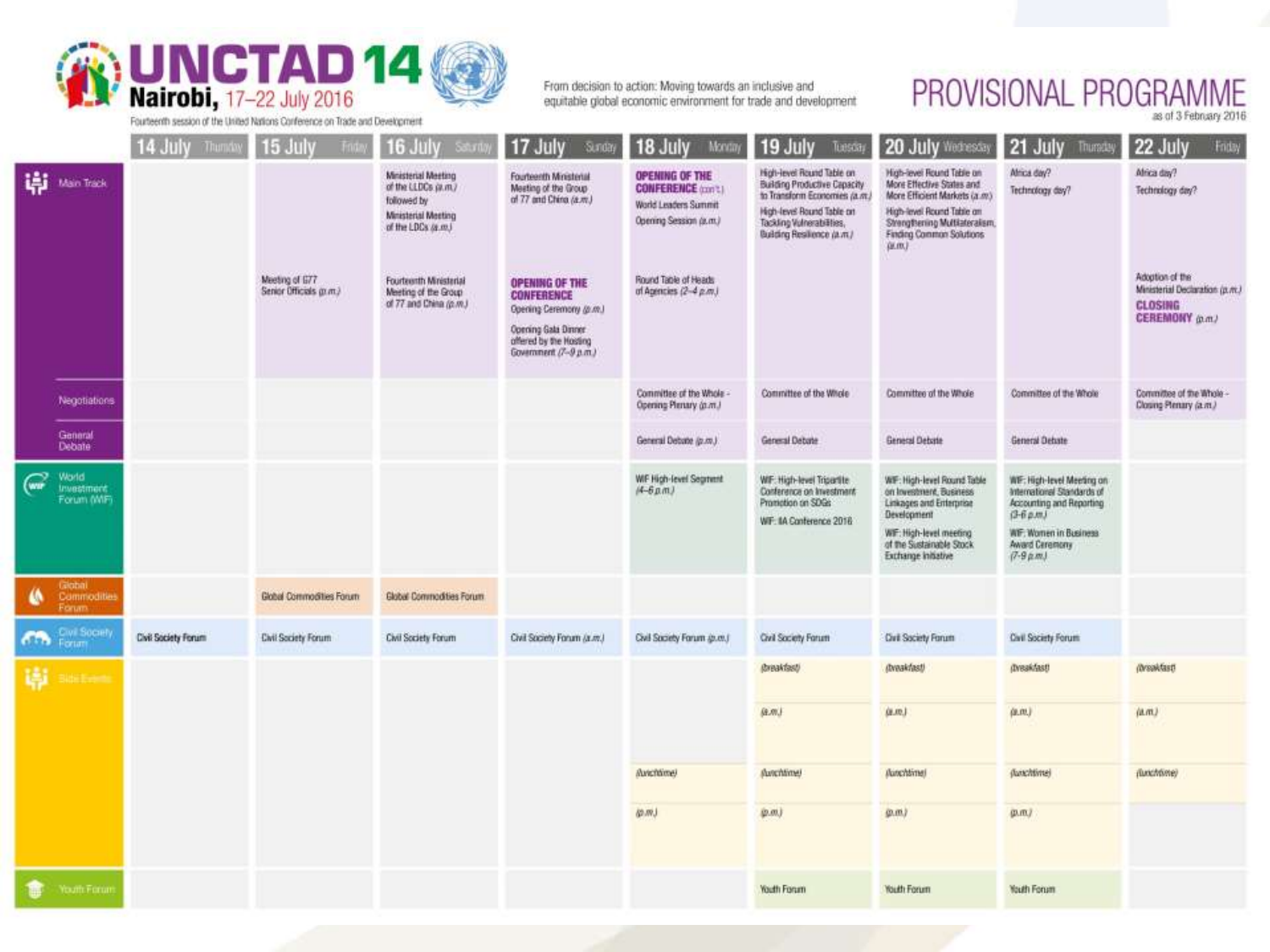#### **Civil Society**

- Host organization: Nairobi-based "Tax Justice Network", working with many other NGOs
- Creation of an International Steering Group (by UNCTAD and host organization)
- Accreditation on-going: deadline 30 April (spread the word!)
- Civil Society Hearings: Geneva, 6 April and 26 May A.M.
- Financial support by Friedrich Ebert Stiftung
- IPU should also be involved (WIF and maybe a separate event)

At UNCTAD 14:

- Venue: inside the KICC
- Civil Society Forum Plenary Sessions 14-16 July
- Continuation of the Civil Society Forum 18-21 July
- Detailed programme to be circulated at later stage but surely, interaction with high-level events and Youth Forum

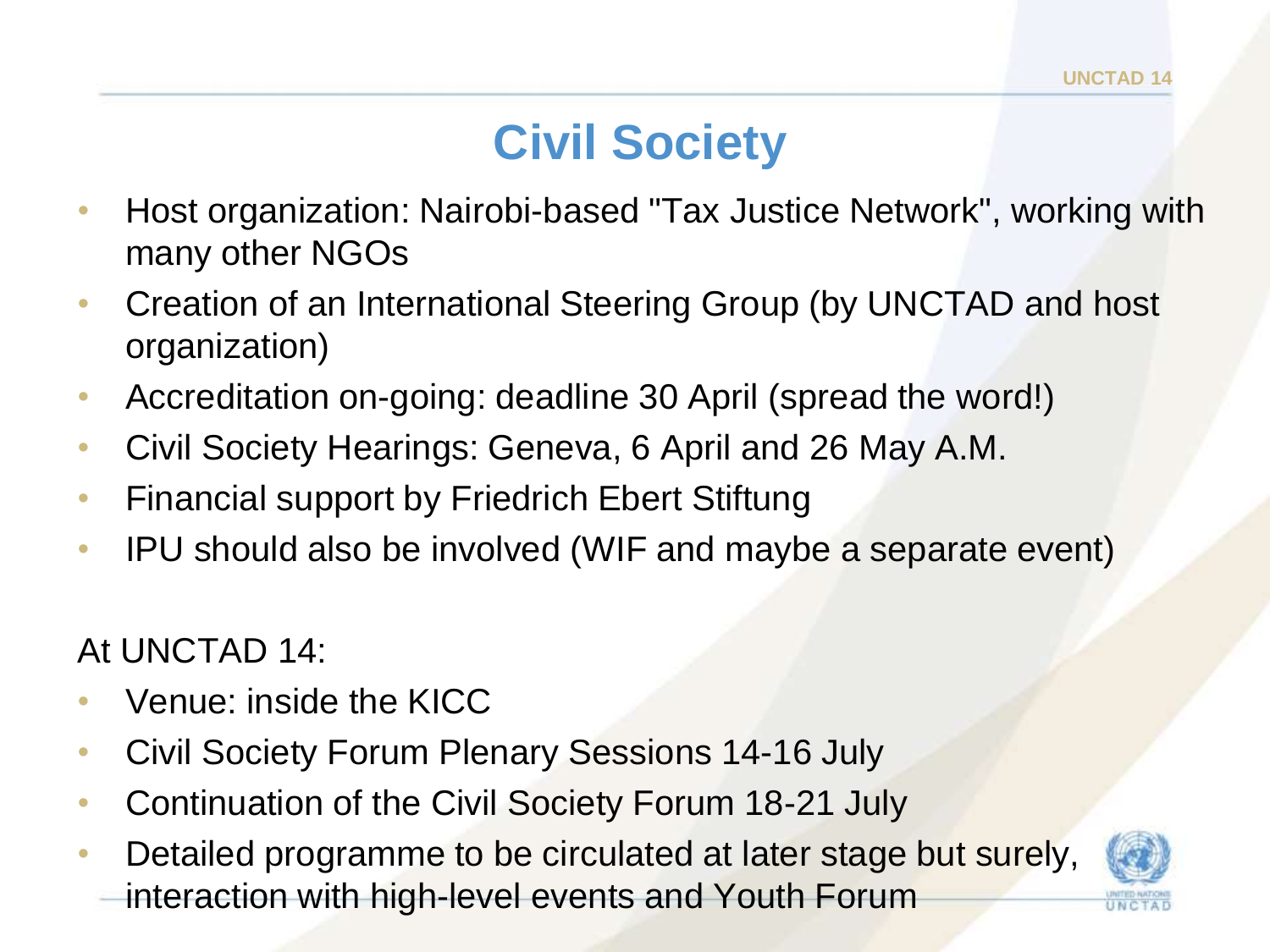# **TOWARDS UNCTAD 14 - Theme**

# **From decision to action: Moving towards an inclusive and equitable global economic environment for trade & development**

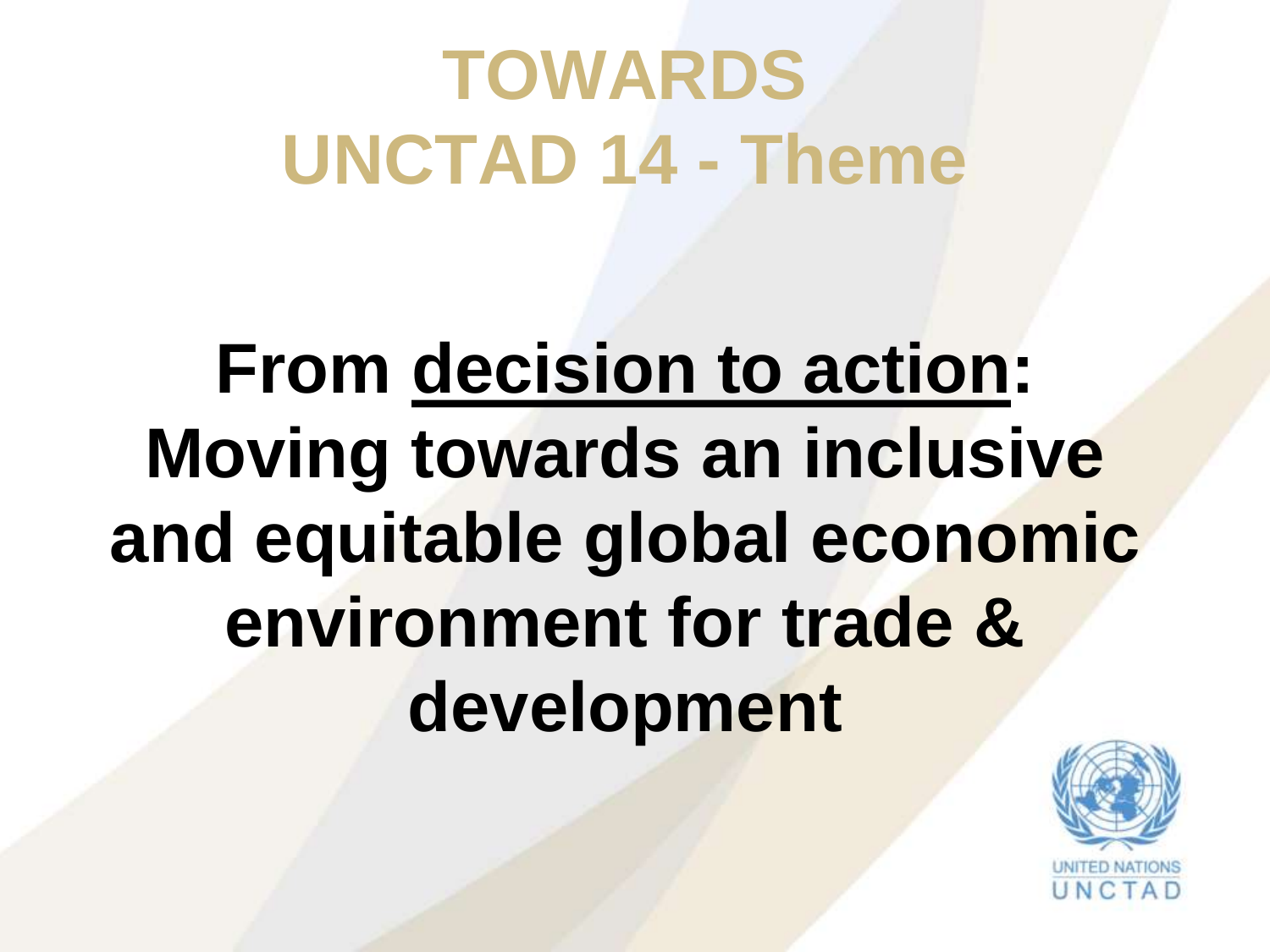### **UNCTAD 14 - Sub-Themes**

- **1. Challenges and opportunities in multilateralism for trade & development**
- **2. Promoting sustained, inclusive and sustainable economic growth through trade, investment, finance & technology to achieve prosperity for all.**
- **3. Advancing economic structural transformation & cooperation to build economic resilience & address trade and development challenges & opportunities, at all levels, within the UNCTAD mandate**
- **4. Contributing to the effective implementation of & followup to the 2030 Agenda for Sustainable Development & relevant outcomes from global conferences and summits, as related to trade and development**

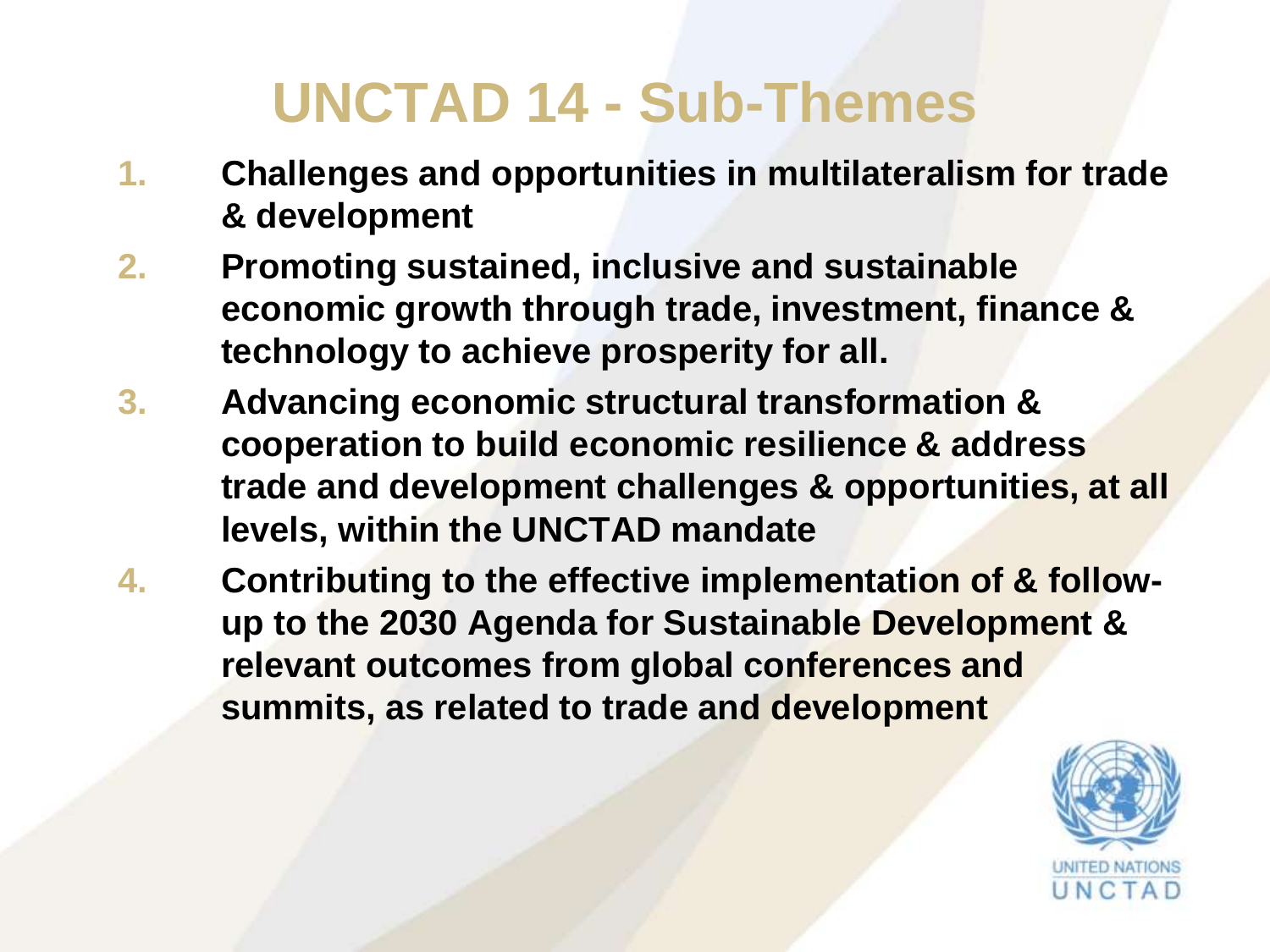# **TOWARDS UNCTAD 14 - Zero draft of the outcome document**

## **Pre-conference negotiating text**

# **Submitted by the Chair of the Preparatory Committee**